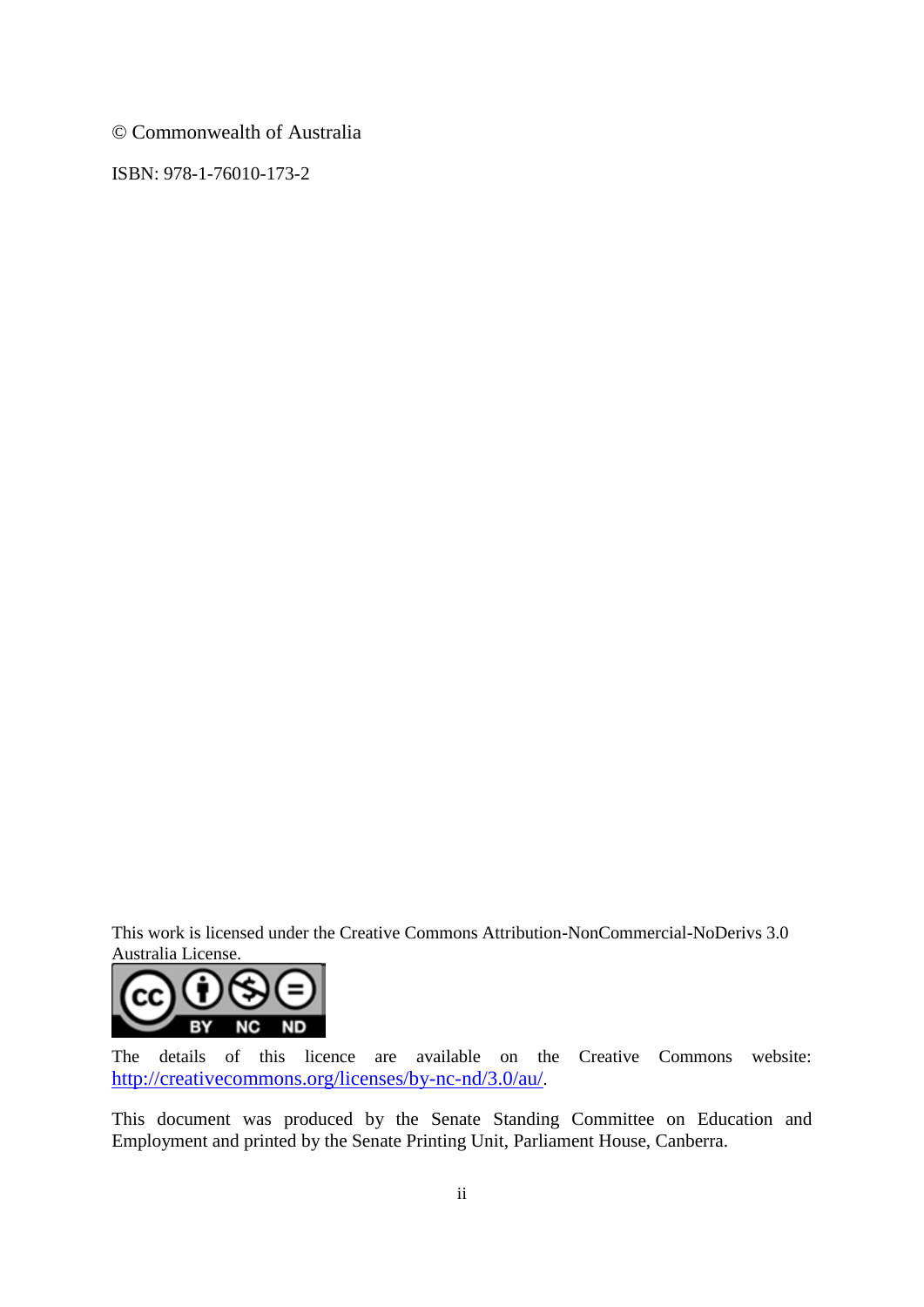## **MEMBERSHIP OF THE COMMITTEE**

## **Members**

Senator Glenn Lazarus, Chair, IND, QLD Senator the Hon Joseph Ludwig, Deputy Chair, ALP, QLD Senator Christopher (Chris) Ketter, ALP, QLD Senator the Hon Ian Macdonald, LP, QLD Senator Larissa Waters, AG, QLD

## **Participating Members**

Senator Chris Back, LP, WA (from 1 October 2014) Senator Cory Bernardi, LP, SA (from 1 October 2014) Senator Catryna Bilyk, ALP, TAS (from 17 November 2014) Senator Carol Brown, ALP, TAS (from 17 November 2014) Senator Joseph (Joe) Bullock, ALP, WA, (from 17 November 2014) Senator David Bushby, LP, TAS (from 1 October 2014) Senator the Hon Douglas (Doug) Cameron, ALP, NSW (from 17 November 2014) Senator Matthew Canavan, NP, QLD (from 1 October 2014) Senator the Hon Kim Carr, ALP, VIC (from 17 November 2014) Senator the Hon Jacinta Collins, ALP, VIC (from 17 November 2014) Senator the Hon Stephen Conroy, ALP, VIC (from 17 November 2014) Senator Sam Dastyari, ALP, NSW (from 17 November 2014) Senator Sean Edwards, LP, SA (from 1 October 2014) Senator the Hon John Faulkner, ALP, NSW (from 17 November 2014 to 6 February 2015) Senator David Fawcett, LP, SA (from 1 October 2014)

Senator Alexander (Alex) Gallacher, ALP, SA (from 17 November 2014)

Senator the Hon William (Bill) Heffernan, LP, NSW (from 1 October 2014)

Senator Jacqui Lambie, IND, TAS (from 17 November 2014)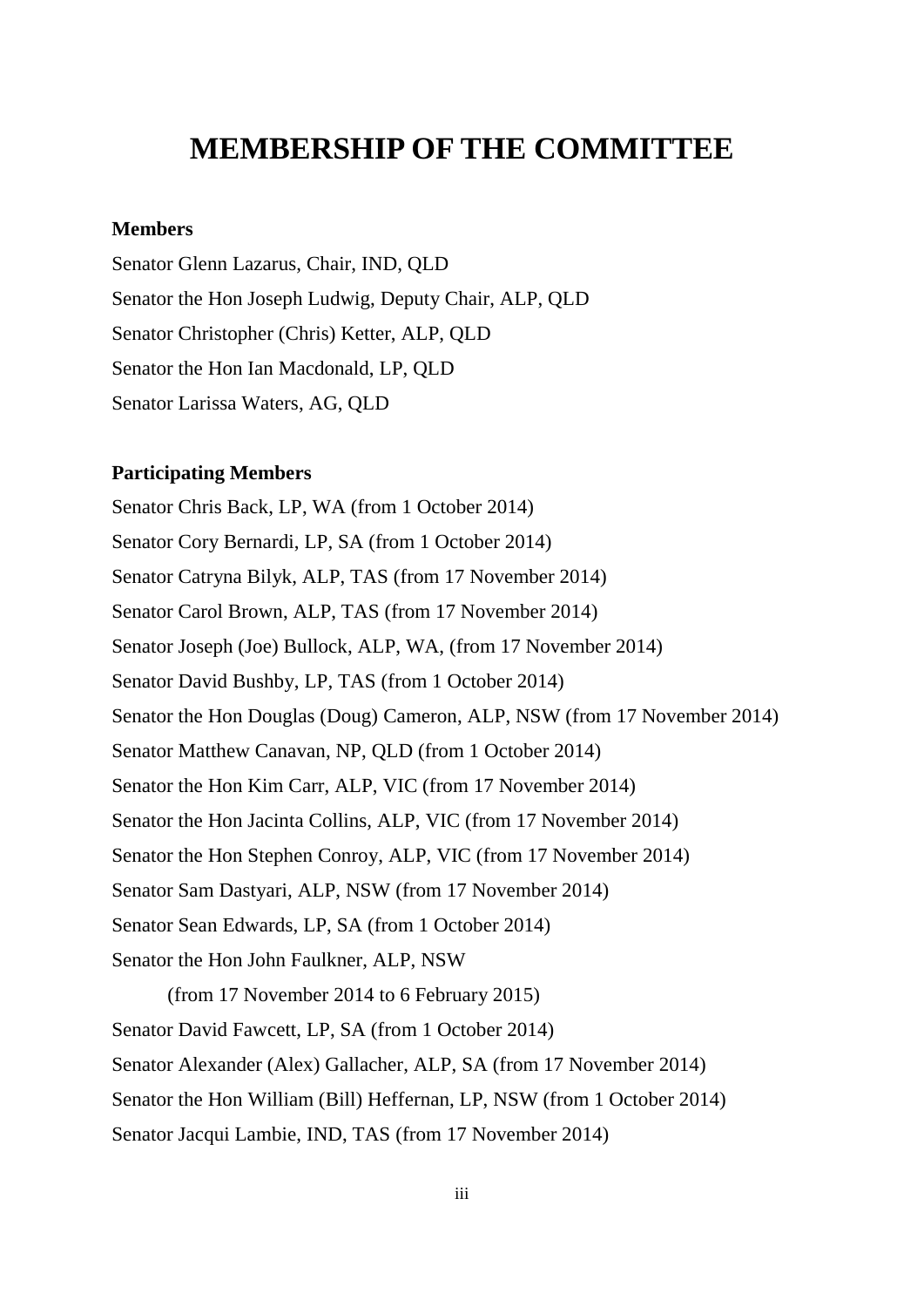Senator Sue Lines, ALP, WA (from 17 November 2014) Senator the Hon Kate Lundy, ALP, ACT

(from 17 November 2014 to 24 March 2015) Senator Gavin Marshall, ALP, VIC (from 17 November 2014) Senator Anne McEwen, ALP, SA (from 17 November 2014) Senator James McGrath, LP, QLD (from 1 October 2014) Senator Bridget McKenzie, NP, VIC (from 1 October 2014) Senator the Hon Jan McLucas, ALP, QLD (from 17 November 2014) Senator Claire Moore, ALP, QLD (from 17 November 2014) Senator Deborah O'Neill, ALP, NSW (from 17 November 2014) Senator Barry O'Sullivan, NP, QLD (from 1 October 2014) Senator Nova Peris OAM, ALP, NT (from 17 November 2014) Senator Helen Polley, ALP, TAS (from 17 November 2014) Senator Linda Reynolds, LP, WA (from 1 October 2014) Senator Anne Ruston, LP, SA (from 1 October 2014) Senator Zdenko (Zed) Seselja, LP, ACT (from 1 October 2014) Senator the Hon Lisa Singh, ALP, TAS (from 17 November 2014) Senator Dean Smith, ALP, WA (from 1 October 2014) Senator Glenn Sterle, ALP, WA (from 17 November 2014) Senator Anne Urquhart, ALP, TAS (from 17 November 2014) Senator Zhenya Wang, PUP, WA (from 17 November 2014) Senator John Williams, NP, NSW (from 1 October 2014) Senator the Hon Penny Wong, ALP, SA (from 17 November 2014)